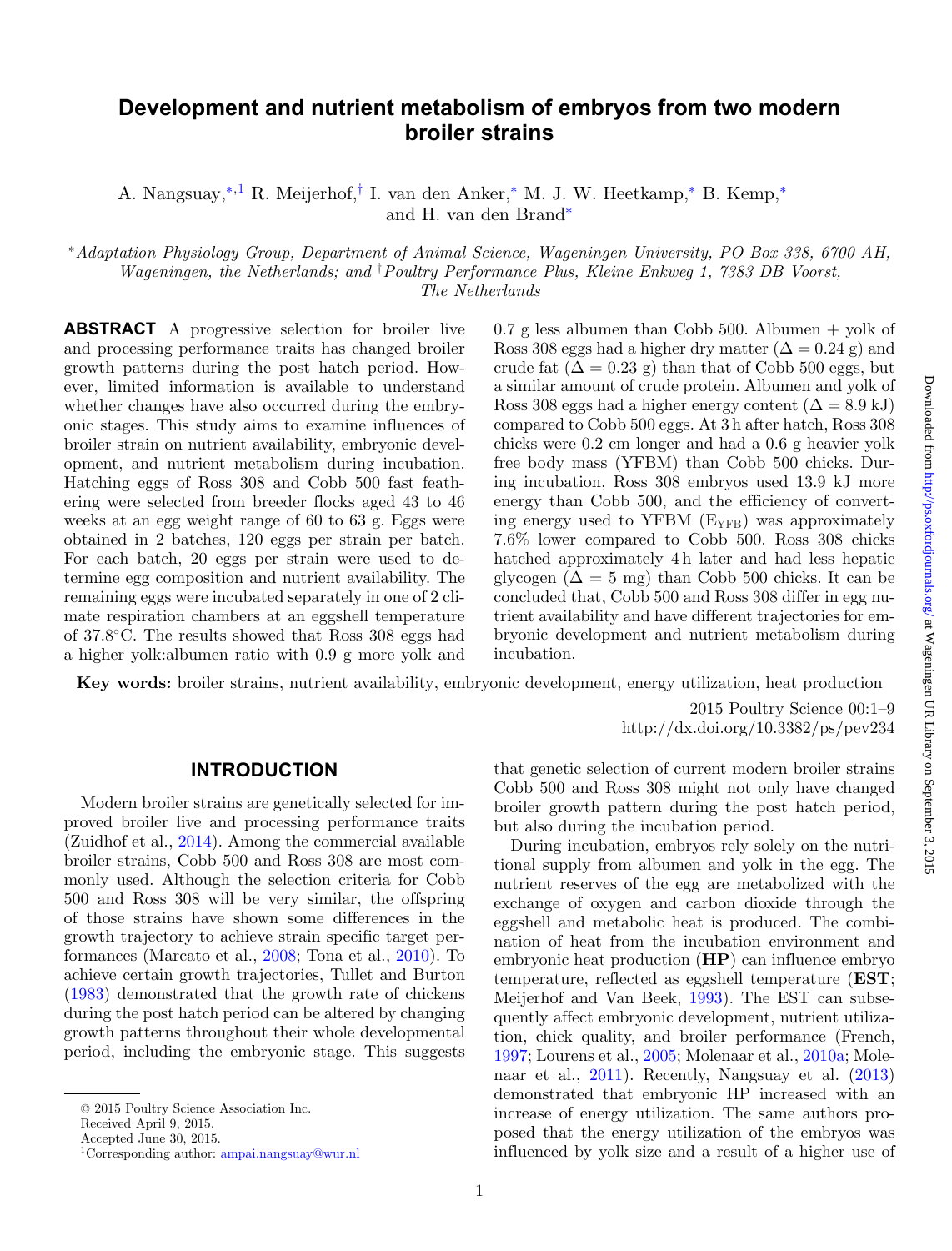nutrients from the yolk. Although several studies have shown that albumen and yolk are altered by the genetic background of the hen (O'Dea et al., [2004;](#page-8-6) Joseph and Moran, [2005;](#page-7-4) Wolanski et al., [2007\)](#page-8-7), there is no study investigating the differences of egg nutrient availability in the eggs of the major broiler strains of Cobb 500 and Ross 308.

Earlier studies have been conducted to investigate the influence of broiler strain on embryonic development and HP. Hamidu et al. [\(2007\)](#page-7-5) reported that embryos of Cobb 500 had a higher HP than Ross 308 embryos at incubation day (**E**) 19. The same authors reported a higher HP for Ross 308 embryos than for Cobb 500 embryos at E7, 16, 17, and 18. By using acoustic resonance as a measure for embryonic development, Tona et al. [\(2010\)](#page-8-1) reported a faster development of Cobb embryos during E4 to E5, whereas Ross embryos developed faster in the second week of incubation. The same authors reported a similar HP of Cobb and Ross strains between 430 to 478 h of incubation. Because these studies were conducted by incubating eggs at the same machine temperature, it can be speculated that HP differences between strains have resulted in differences in EST which in turn affected relative growth rates. While differences in embryonic development between Cobb and Ross strains have been indicated by Tona et al. [\(2010\)](#page-8-1), there is no study about the influence of broiler strain on nutrient metabolism in relation to embryonic development, which merits further investigation.

The objective of this study was to examine the influence of broiler strain (Cobb 500 vs. Ross 308) on the availability of nutrients, embryonic development, and nutrient metabolism during incubation. Because differences in embryonic development and nutrient metabolism can affect the metabolic status of the embryos, analyses of hepatic glycogen and some metabolic blood variables (glucose, lactate, and uric acid) are included in this study.

### **MATERIAL AND METHODS**

### *Experimental Design*

The experiment was performed in 2 successive batches using hatching eggs of the same egg weight range and breeder flock age of Cobb 500 and Ross 308. Eggs of each strains were incubated separately at an EST of  $37.8$ °C, which has been shown to give the optimal embryonic development for broiler embryos (Lourens et al., [2005\)](#page-7-3). The experimental protocol was approved by the Animal Care and Use Committee of Wageningen University, the Netherlands.

### *Hatching Egg, Incubation and Determination of Hatching Events*

Two batches of in total 480 Ross 308 and Cobb 500 fast feathering hatching eggs from parent stock aging 43 to 46 weeks were obtained from a commercial hatchery. Both broiler breeder strains received commercially available diets. For Cobb 500 the diets contained on average 14.2% CP, 4.5% crude fat, 2,830 kcal/kg ME, and 1.7% linoleic acid and for Ross 308, the diets contained on average 14.3% CP, 4.9% crude fat, 2,900 kcal/kg ME, and 1.8% linoleic acid. Storage duration of the selected eggs was 4 to 5 days. For each batch, a total of 240 eggs (120 eggs of each breeder strain) were selected within an egg weight range of 60 to 63 g. Per batch, 100 eggs of each breeder strain were incubated in 1 of 2 identical small open-circuit climate respiration chambers (**CRC**; Lourens et al., [2006\)](#page-7-6) at a constant EST of 37.8◦C and relative humidity of 55%. The remaining 20 eggs per breeder strain were used to determine egg composition.

During incubation, 5 eggs per CRC were equipped with a temperature sensor attached to the equator of the egg, using heat conducting paste and tape, as described by Lourens et al. [\(2006\)](#page-7-6). The EST was measured every minute, and according to the median EST of the 5 eggs, the CRC temperature was adjusted to maintain EST at 37.8◦C. Eggs were candled E11 and E18, and infertile eggs and eggs containing dead embryos were removed. At E18, the CRC temperature, which corresponded with the EST of 37.8◦C, was recorded before removal of the EST sensors from the eggs. Fertile eggs were reweighed to determine egg weight loss (**EWL**), transferred to hatching baskets, and placed back in the same CRC. Temperature of the CRC was fixed at the temperature measured before egg transfer at 37.1◦C for both strains. The EST after egg transfer until hatching time was allowed to change. Eggs were candled and checked every 3 h from 457 h of incubation onwards to determine the moment of internal pipping (**IP**), external pipping (**EP**), and hatching. The eggshell conductance was calculated as  $\text{EWL}/\Delta P_{H2O}$ according to Meijerhof and Van Beek [\(1993\)](#page-7-1); where EWL (mg/h) = EWL at E18/(18  $\times$  24) and  $\Delta P_{H2O}$  $(kPa)$  = average vapour pressure deficit during E0 to E18.

### *Heat Production (HP)*

To determine HP, oxygen and carbon dioxide concentrations were measured every 9 min in both CRC and in fresh air. Oxygen concentration was measured with a paramagnetic oxygen analyser (type ADC7000, Analytical Development Co. Ltd., Hertfordshire, UK). Carbon dioxide concentration was measured with a non-dispersive infrared  $CO<sub>2</sub>$  analyser (type Uras 3G, Hartmann and Braun, Frankfurt, Germany). The refreshed air volume was  $5 \text{ L/min}$  throughout the incubation period. The exact air volumes were measured with a Schlumberger G1.6 dry gas meter (Schlumberger, The Netherlands). Clear eggs from candling at E11 and E18 and dead in shell at hatch were opened to determine true fertility and timing of embryonic mortality as described by Lourens et al. [\(2006\)](#page-7-6). The HP was calculated from oxygen consumption and carbon dioxide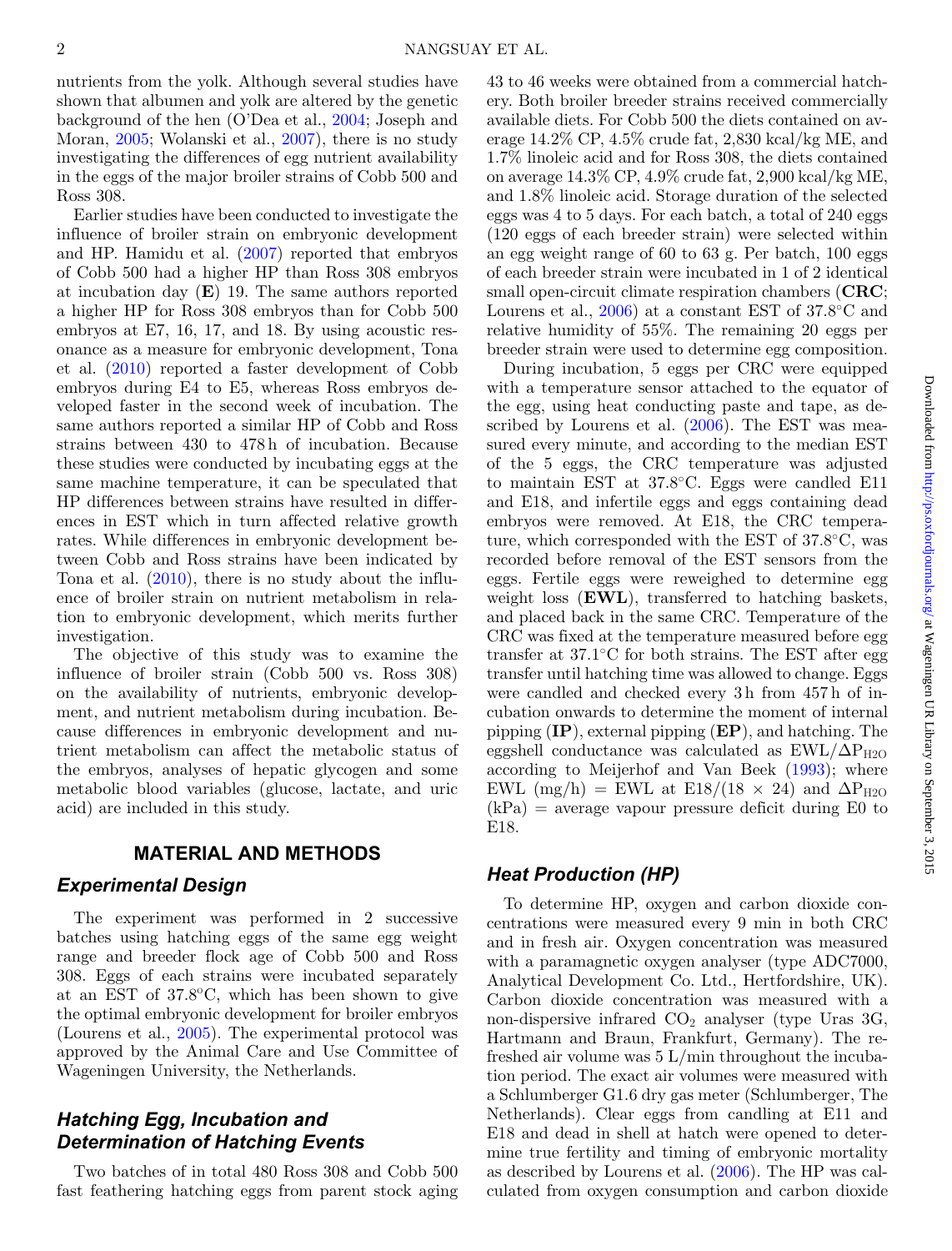production (Romijn and Lokhorst, [1961\)](#page-8-8) and adjusted for fertility and day of embryo mortality.

# *Hatching Egg, Embryo and Chick Measurements*

A total of 20 eggs per batch per breeder strain were boiled for 10 min and albumen and yolk for each egg were separated and weighed. Eggshell thickness (without membrane) of 3 regions of the egg, top (blunt end), middle, and bottom (pointed end) was measured, using a digital micrometer (Mitutoyo Corporation, Tokyo). The eggshell without the membrane was dried for 24 h at room temperature and weighed. Albumen weight was calculated as egg weight - yolk weight - shell weight.

Ten fertile eggs per breeder strain per batch were sampled during incubation at E11, E14, and E18. Eggs were opened and yolk free body mass (**YFBM**) was obtained at E11 and E14 and the YFBM and residual yolk (**RSY**) were obtained at E18. At 3 h after hatch (emergence from the egg shell), approximately 50% of the hatchlings were sampled and weighed. From the sampled chicks, chick length was determined by stretching chicks along a ruler and taking the length between the top of the beak and the tip of the middle toe of the right foot (Hill, [2001\)](#page-7-7). Thereafter, chicks were decapitated, blood was collected and the liver was removed, weighed, and immediately stored in liquid nitrogen. The RSY and heart were removed and weighed and the YFBM was calculated by subtracting RSY weight from chick weigh. The RSY and YFBM were stored at -20◦C for further analysis.

# *Blood Metabolites and Hepatic Glycogen Determination*

After decapitation, blood was collected in a 4 mL blood tube containing 10 mg of sodium fluoride and 8 mg of potassium oxalate (BD Vacutainer, Franklin Lakes, NJ). An extra droplet (0.02 mL) of 10% heparin was added and mixed into the tube before sampling. Blood was centrifuged at  $2,000 \times g$  for 10 min at room temperature, and plasma was decanted and stored at -20◦C until further analysis. Plasma glucose, lactate, and uric acid concentrations were determined with a commercially available kit (DiaSys Diagnostic Systems International, Holzheim, Germany).

Determination of hepatic glycogen was carried out on ice as described by Molenaar et al. [\(2010b\)](#page-8-9). A liver sample of 250 to 300 mg was taken and 1  $\mu$ L of 7% HCLO4 was added per mg of wet tissue. Thereafter, the liver was homogenized and centrifuged  $(3,500 \times g)$  at 4<sup>°</sup>C for 15 min. The supernatant was decanted, cleaned with 1 mL of petroleum ether, and frozen at −80◦C until further analysis. Hepatic glycogen was determined by an iodine binding assay (Dreiling et al., 1987), and hepatic bovine glycogen (Type IX, Sigma-Aldrich Chemie GmbH, Steinheim, Germany) was used as a standard.

### *Chemical Analysis and Nutrient Utilization*

To have a sufficient sample for chemical analyses, albumen and yolk samples were pooled from 2 fresh eggs and RSY were pooled from 2 chicks, resulting in 10 samples per strain per batch. Ten YFBM samples per strain per batch were used for analyses. Proximate analyses were performed for dry matter (**DM**; ISO 6496, [1999\)](#page-7-8), crude protein (**CP**; ISO 5983–2, [2005\)](#page-7-9), and crude fat (ISO 6492, ISO, [1999\)](#page-7-10) in albumen and yolk from fresh eggs and RSY and YFBM of chicks at 3 h after hatch. Albumen, yolk, and RSY were freeze dried before analyses of DM, CP, and crude fat. For YFBM analysis, one YFB (without liver) was placed in 150 mL of water and autoclaved for 3h at  $120^{\circ}$ C. Thereafter, the YFBM and water suspension was homogenized with an Ultra-Turrax disperser (IKA Werke GmbH & Co. KG, Staufen, Germany) for 10 min and the suspension was used for DM and CP analyses. The remaining suspension was frozen at -20℃ and later freeze dried to determine crude fat.

Energy content of protein and fat in albumen and yolk of fresh eggs and RSY and YFBM of chicks at 3 h after hatch was calculated using an energy density for protein and fat of 16.8 and 37.8 MJ/kg of DM (International System of Units, [1998\)](#page-7-11), respectively. Due to a very low amount of carbohydrates in the albumen and yolk of fresh eggs and RSY and YFBM of chicks (Lourens et al., [2006;](#page-7-6) Molenaar et al., [2010a;](#page-8-3) Nangsuay et al., [2013\)](#page-8-5) the energy content of carbohydrates was excluded from the calculations.

Energy utilization (kJ; for protein, fat, and protein plus fat) was calculated as;

$$
= \mathrm{Albumen}(kJ) + \mathrm{Yolk}(kJ) - \mathrm{RSY}(kJ)
$$

Energy lost (kJ) was calculated as;

$$
= [Albumen(kJ) + Yolk(kJ)]
$$

$$
-[YFBM(kJ) + RSY(kJ)]
$$

Efficiency of converting energy used to form YFBM (EYFB,%; protein, fat, and protein plus fat) was calculated as;

 $E_{YFB} =$  $\frac{YFBM(kJ)}{Albumen(kJ) + Yolk(kJ) - RSY(kJ)} \times 100\%$ 

### *Statistical Analyses*

For statistical analyses of DM, CP, crude fat, and energy of albumen, yolk, albumen plus yolk, and RSY, the experimental unit was a combination of samples from 2 eggs or 2 RSY of 2 chicks. Egg or chicken was used as the experimental unit for other variables, except for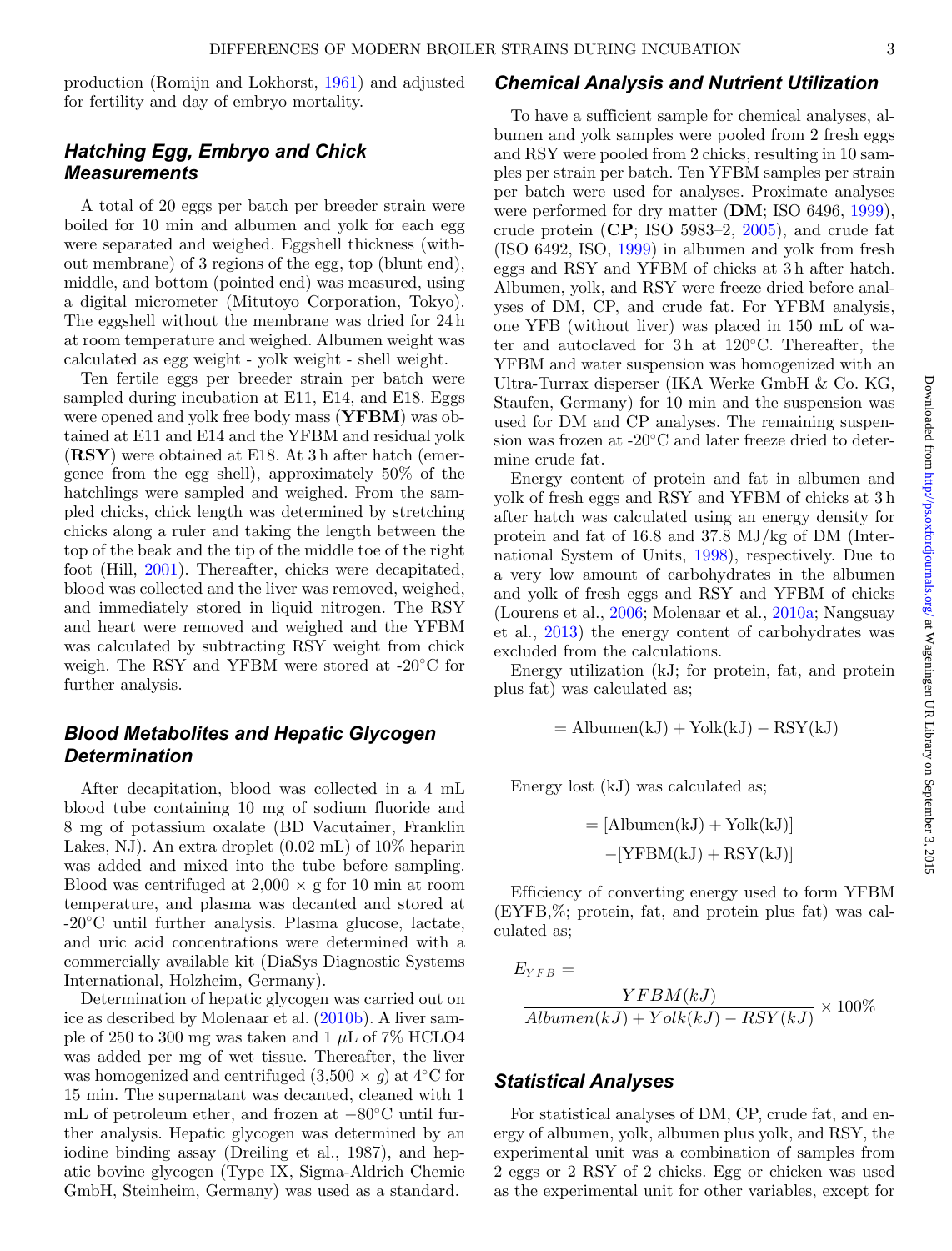<span id="page-3-0"></span>**Table 1.** Egg weight, egg composition, and shell thickness of Cobb 500 and Ross 308 eggs.1

| Variable                        | Cobb 500 | Ross 308 | <b>SEM</b> | $P$ -value |
|---------------------------------|----------|----------|------------|------------|
| Egg weight $(g)$                | 62.58    | 62.17    | 0.20       | 0.152      |
| Yolk weight $(g)$               | 19.60    | 20.51    | 0.16       | < 0.001    |
| Albumen weight $(g)$            | 37.30    | 36.56    | 0.22       | 0.020      |
| Yolk: Albumen                   | 0.53     | 0.56     | 0.01       | < 0.001    |
| Shell weight $(g)^2$            | 5.68     | 5.10     | 0.07       | < 0.001    |
| Shell thickness $\text{(mm)}^2$ | 0.38     | 0.33     | 0.01       | < 0.001    |

<sup>1</sup>For all variables measured,  $n = 40$  per strain.

2Without membranes.

the HP, where the CRC was used as the experimental unit. Distributions of the means and residuals were examined to verify model assumptions. HP per day from E1 to E18 was analyzed using the MIXED procedure of SAS 9.2 software package (SAS Institute, [2009\)](#page-8-10) for repeated measurements. The model used was  $Y_{ijkl} = \mu$  $+ A_i + B_j + C_k + (A_i \times C_k) + e_{ijkl}$ , where Y<sub>ijkl</sub> is the HP,  $\mu$  is the overall mean,  $A_i$  is the strain (i = Cobb 500 or Ross 308),  $B_i$  is the batch (j = 1 or 2) and  $C_k$ is the incubation day (k = E1 to E18),  $A_i \times C_k$  is the interaction between the strain and incubation day and  $e_{ijkl}$  is the error term. All other variables were analyzed with the GLM procedure of SAS 9.2 software package (SAS Institute, [2009\)](#page-8-10). Strain, batch, and their interaction were included as class variables. The interaction between strain and batch was not statistically significant  $(P > 0.05)$  in any of the analyses and therefore this interaction was excluded from the model. Least square means were compared using Bonferroni adjustments for multiple comparisons. Values are expressed as LS means. In all cases, a difference was considered significant at  $P \leq 0.05$ .

#### **RESULTS**

### *Egg Compositions*

At a similar average egg weight, Ross 308 eggs had a higher ratio of yolk:albumen  $(P < 0.001)$  with a 0.9 g more yolk  $(P < 0.001)$  and 0.7 g less albumen  $(P = 0.020)$  than Cobb 500 eggs (Table [1\)](#page-3-0). Ross 308 eggs had 0.5 g lower shell weight and 0.05 mm thinner shells (both  $P < 0.001$ ) than Cobb 500 eggs.

# *Nutrient and Energy Content in the Eggs and Chicks*

Albumen of both strains had a similar amount of DM and CP, whereas the amount of fat in the albumen was higher in Ross 308 eggs ( $\Delta = 0.005$  g;  $P < 0.001$ ) than Cobb 500 eggs (Table [2\)](#page-3-1). The yolk of Ross 308 eggs had a higher amount of DM ( $\Delta = 0.30$  g;  $P = 0.018$ ) and crude fat  $(\Delta = 0.24 \text{ g}; P = 0.009)$  than that of Cobb 500 eggs, but the amount of CP did not differ between strains. Albumen plus yolk of Ross 308 had a higher DM ( $\Delta = 0.24$  g;  $P = 0.040$ ) and crude fat ( $\Delta = 0.23$  g;  $P = 0.008$ ) than that of Cobb 500, whereas the amount

<span id="page-3-1"></span>**Table 2.** Dry matter (DM), crude protein (CP), and crude fat in albumen, yolk, and albumen plus yolk of fresh eggs and RSY, YFBM, and RSY plus YFBM of Cobb 500 and Ross 308 chicks at 3 h after hatch  $(g)$ .<sup>1</sup>

| Variable                       | Cobb 500 | Ross 308 | SEM   | $P$ -value   |
|--------------------------------|----------|----------|-------|--------------|
| Albumen                        |          |          |       |              |
| DM                             | 4.44     | 4.38     | 0.04  | 0.307        |
| CP                             | 4.03     | 3.95     | 0.04  | 0.191        |
| Crude fat                      | 0.01     | 0.02     | 0.00  | ${}_{0.001}$ |
| Yolk                           |          |          |       |              |
| DM                             | 9.38     | 9.68     | 0.09  | 0.018        |
| CP                             | 2.99     | 3.06     | 0.03  | 0.102        |
| Crude fat                      | 5.79     | 6.03     | 0.06  | 0.009        |
| $\text{Albumen} + \text{yolk}$ |          |          |       |              |
| DМ                             | 13.82    | 14.06    | 0.08  | 0.040        |
| CP                             | 7.02     | 7.01     | 0.04  | 0.928        |
| Crude fat                      | 5.80     | 6.05     | 0.06  | 0.008        |
| RSY                            |          |          |       |              |
| DM                             | 3.29     | 3.10     | 0.07  | 0.068        |
| CP                             | 1.53     | 1.45     | 0.04  | 0.118        |
| Crude fat                      | 1.323    | 1.265    | 0.042 | 0.334        |
| YFBM <sup>2</sup>              |          |          |       |              |
| DM                             | 7.15     | 7.18     | 0.08  | 0.762        |
| CP                             | 4.84     | 4.88     | 0.05  | 0.600        |
| Crude fat                      | 2.19     | 1.85     | 0.05  | < 0.001      |
| $RSY + YFBM$                   |          |          |       |              |
| DМ                             | 10.44    | 10.28    | 0.10  | 0.225        |
| CP                             | 6.37     | 6.31     | 0.05  | 0.40         |
| Crude fat                      | 3.51     | 3.07     | 0.07  | < 0.001      |

1For variables of albumen, yolk, and albumen plus yolk, n = 20 per strain. For variables of RSY, YFBM,

and RSY plus YFBM,  $n = 30$  per strain.

2YFBM without liver.

of CP was similar. The RSY of Ross 308 and Cobb 500 chicks at 3 h after hatch contained a similar amount of DM, CP, and crude fat. The YFBM of Ross 308 and Cobb 500 chicks at 3 h after hatch did not differ in the amount of DM and CP, but the amount of fat was higher  $(\Delta = 0.34 \text{ g}; P < 0.001)$  in the YFBM of Cobb 500 chicks than of Ross 308 chicks. The RSY plud YFBM had a similar amount of DM and CP, but the amount of crude fat was higher in Cobb 500 than Ross 308 ( $\Delta = 0.44$  g;  $P < 0.001$ ).

Albumen from both strains had a similar amount of energy from CP, whereas energy from crude fat was higher in albumen of Ross 308 than that of Cobb 500  $(\Delta = 0.2 \text{ kJ}; \text{ P}<0.001; \text{ Table } 3)$  $(\Delta = 0.2 \text{ kJ}; \text{ P}<0.001; \text{ Table } 3)$ . Albumen of both strains had a similar amount of energy from CP plus crude fat. Yolk of both strains had a similar amount of energy from CP. The amount of energy from crude fat ( $\Delta = 8.76$  kJ; P = 0.009), and CP plud crude fat  $(\Delta = 9.98 \text{ kJ}; \text{P} = 0.010)$  was higher in the yolk of Ross 308 than that of Cobb 500. The albumen plus yolk of Ross 308 eggs had a higher amount of energy from crude fat  $(\Delta = 8.96 \text{ kJ}; P = 0.008)$ , and CP + crude fat  $(\Delta = 8.88 \text{ kJ}; P = 0.014)$  than that of Cobb 500 eggs.

At 3h after hatch, RSY of Cobb 500 chicks had a higher amount of energy from CP ( $\Delta = 2.46$  kJ;  $P = 0.029$ ) than that of Ross 308 chicks, whereas the amount of energy from crude fat and CP plus crude fat did not differ. YFBM of both strains had a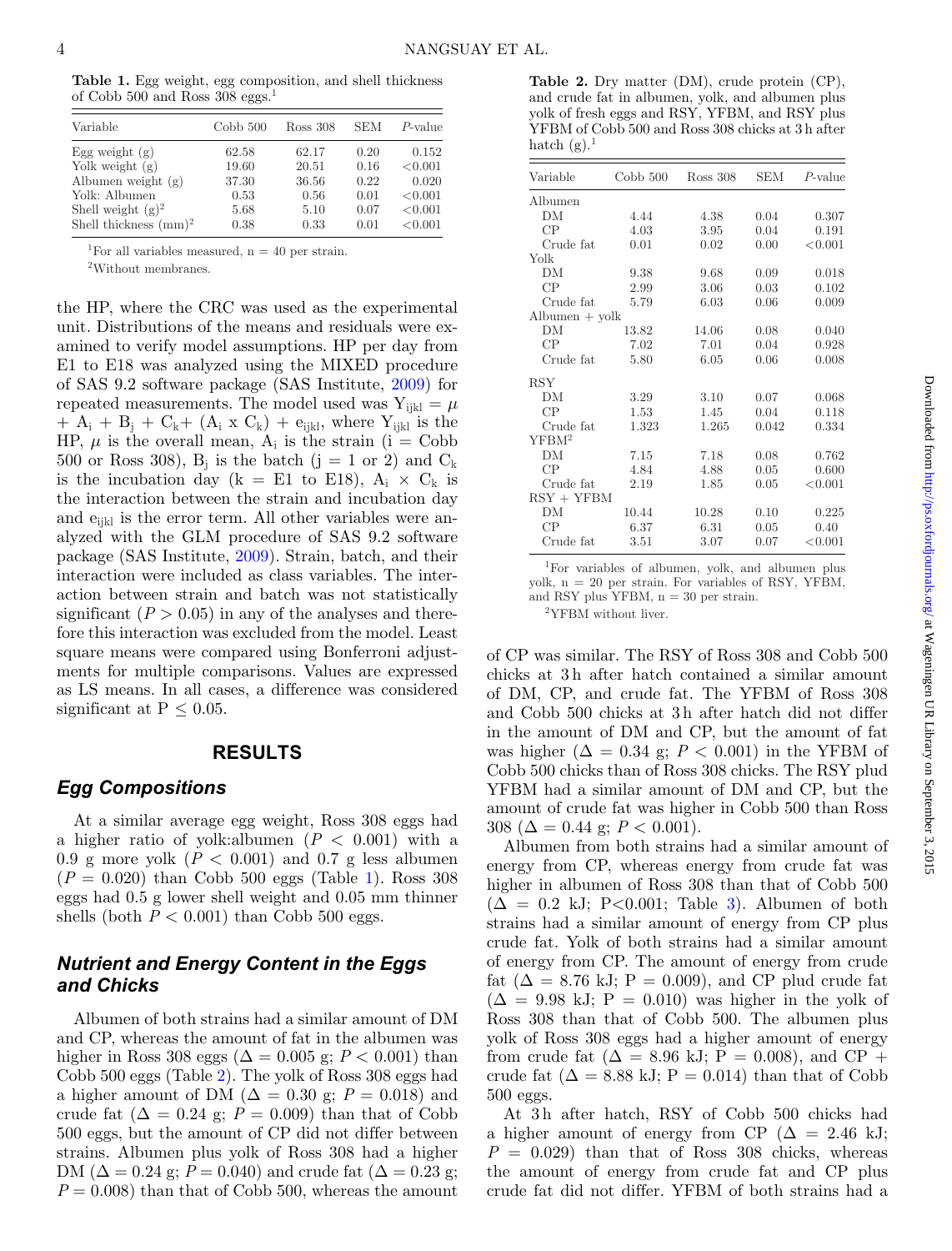<span id="page-4-0"></span>**Table 3.** Energy content (kJ) of Cobb 500 and Ross 308 hatching eggs (albumen, yolk, albumen plus yolk) and chicks at 3 h after hatch (RSY, YFBM, and RSY plus  $YFBM$ ).<sup>1</sup>

| Variable                       | Cobb 500 | Ross 308 | <b>SEM</b> | $P$ -value |
|--------------------------------|----------|----------|------------|------------|
| Albumen                        |          |          |            |            |
| CP                             | 67.74    | 66.44    | 0.69       | 0.191      |
| Crude fat                      | 0.50     | 0.70     | 0.31       | < 0.001    |
| $CP + crude$ fat               | 68.24    | 67.14    | 0.69       | 0.268      |
| Yolk                           |          |          |            |            |
| CP                             | 50.27    | 51.49    | 0.51       | 0.102      |
| Crude fat                      | 219.03   | 227.79   | 2.24       | 0.009      |
| $CP + crude$ fat               | 269.30   | 279.28   | 2.62       | 0.010      |
| $\text{Albumen} + \text{yolk}$ |          |          |            |            |
| CP                             | 118.01   | 117.93   | 0.69       | 0.929      |
| Crude fat                      | 219.53   | 228.49   | 2.25       | 0.008      |
| $CP + crude$ fat               | 337.54   | 346.42   | 2.44       | 0.014      |
| <b>RSY</b>                     |          |          |            |            |
| CP                             | 26.37    | 23.91    | 0.77       | 0.029      |
| Crude fat                      | 51.31    | 48.82    | 1.97       | 0.379      |
| $CP + crude$ fat               | 77.68    | 72.73    | 2.49       | 0.168      |
| YFBM <sup>2</sup>              |          |          |            |            |
| CP                             | 82.13    | 81.89    | 1.04       | 0.868      |
| Crude fat                      | 82.52    | 70.39    | 2.22       | < 0.001    |
| $CP + crude$ fat               | 164.65   | 152.28   | 2.80       | 0.004      |
| $RSY + YFBM2$                  |          |          |            |            |
| CP                             | 108.50   | 105.80   | 0.90       | 0.040      |
| Crude fat                      | 133.83   | 119.21   | 2.96       | 0.001      |
| $CP+$ crude fat                | 242.33   | 225.01   | 3.27       | 0.001      |

1For variables of albumen, yolk, and albumen plus yolk, n = 20 per strain. For variables of RSY, YFBM, and RSY plus YFBM,  $n = 30$  per strain.

2YFBM without liver.

similar amount of energy from CP. YFBM of Cobb 500 chicks had a higher amount of energy from crude fat  $(\Delta = 12.13 \text{ kJ}; P < 0.001)$ , and CP plus crude fat  $(\Delta = 12.37 \text{ kJ}; P = 0.004)$  than that of Ross 308 chicks. A combination of RSY plus YFBM of Cobb 500 chicks at 3 h after hatch contained a higher amount of energy from CP ( $\Delta = 2.7$  kJ;  $P = 0.040$ ), crude fat ( $\Delta = 14.62$ ) kJ;  $P = 0.001$ ), and CP plus crude fat  $(\Delta = 17.32 \text{ kJ})$ ;  $P = 0.001$  than that of Ross 308 chicks.

### *Developmental and Physiological Status*

The weight of YFBM of embryos at E11, E14, and E18 and total chick weight at 3h after hatch did not differ between strains (Table [4\)](#page-4-1). At 3 h after hatch, Ross 308 chicks were 0.6 g heavier in YFBM  $(P = 0.001)$ and 0.2 cm longer  $(P = 0.003)$  than Cobb 500 chicks. RSY at E18 did not differ between strains, but RSY weight of chicks at 3h after hatch tended to be higher in Cobb 500 chicks than in Ross 308 chicks ( $\Delta = 0.37$ g;  $P = 0.06$ .

Weight loss from onset of incubation to E18  $(P = 0.071)$  and the eggshell conductance  $(P = 0.057)$ tended to be higher in Ross 308 than in Cobb 500, whereas the moment of IP did not differ between strains (Table [5\)](#page-5-0). External pipping occurred at approximately 4h earlier  $(P = 0.010)$  in Cobb 500 than in Ross 308 chicks. Cobb 500 chicks hatched approximately 4 h earlier  $(P < 0.001)$  than Ross 308 chicks. At 3 h after hatch,

<span id="page-4-1"></span>**Table 4.** Yolk free body mass (YFBM) at incubation day (E)11, E14, E18, and at 3h after hatch, chick weight, chick length, heart weight, heart/YFBM, liver weigh, and liver/YFBM at 3h after hatch and residual yolk (RSY) weight at E18 and at 3 h after hatch of Cobb 500 and Ross 308.1

| Variable                   | Cobb 500 | Ross 308 | SEM   | $P$ -value |
|----------------------------|----------|----------|-------|------------|
| YFBM(g)                    |          |          |       |            |
| E11                        | 4.67     | 4.58     | 0.10  | 0.490      |
| E14                        | 13.76    | 13.43    | 0.29  | 0.434      |
| E18                        | 30.02    | 30.64    | 0.26  | 0.099      |
| RSY(g)                     |          |          |       |            |
| E18                        | 13.17    | 13.13    | 0.29  | 0.923      |
| 3 <sub>h</sub> after hatch | 6.63     | 6.26     | 0.14  | 0.060      |
| 3h after hatch             |          |          |       |            |
| YFBM(g)                    | 38.87    | 39.47    | 0.160 | 0.001      |
| Chick wt. $(g)$            | 45.51    | 45.76    | 0.16  | 0.277      |
| Chick length (cm)          | 19.29    | 19.49    | 0.04  | 0.003      |
| Heart wt. $(g)$            | 0.34     | 0.36     | 0.006 | 0.073      |
| Heart/ YFBM $(\%)$         | 0.89     | 0.91     | 0.02  | 0.265      |
| Liver wt. $(g)$            | 0.86     | 0.89     | 0.12  | 0.069      |
| Liver/ YFBM $(\%)$         | 2.22     | 2.27     | 0.03  | 0.281      |

<sup>1</sup>For all variables measured at E11, E14, and E18,  $n = 20$  per strain. All variables measured at  $3h$  after hatch,  $n = 60$  per strain.

heart, and liver weights in absolute values and relative to YFBM did not differ between strains.

At 3h after hatch, hepatic glycogen concentration  $(\Delta = 6.3 \text{ mg/g}, P < 0.001)$  and total hepatic glycogen  $(\Delta = 4.9 \text{ mmol/L}, P = 0.002)$  were higher in Cobb 500 than in Ross 308 chicks (Table [6\)](#page-5-1). The levels of glucose, lactate, and uric acid in blood plasma did not differ between strains.

### *Nutrient Metabolism*

The total amount of energy from CP plus crude fat used by Ross 308 embryos was higher than for Cobb 500 embryos (Table [7;](#page-5-2)  $\Delta = 13.85$  kJ;  $P = 0.013$ ). The amount of energy lost was higher in Ross 308 than in Cobb 500 ( $\Delta = 26.21$  kJ;  $P < 0.001$ ). The E<sub>YFB</sub> for energy from CP did not differ between strains. The  $E_{YFB}$ for energy from crude fat  $(\Delta = 9.57 \text{ kJ})$  and for CP plus crude fat  $(\Delta = 7.59 \text{ kJ})$  was higher in Cobb 500 than in Ross 308 (both  $P < 0.001$ ). Heat production of Cobb 500 and Ross 308 embryos from E1 to E18 did not differ (Figure [1\)](#page-5-3).

#### **DISCUSSION**

The objective of this study was to examine influences of broiler strain on nutrient availability, embryonic development, and nutrient metabolism during incubation. To minimize confounding effects, Cobb 500 and Ross 308 eggs were obtained from the same breeder age and at the same egg weight range[.](#page-5-2) According to standard breeder performance, an average egg during 43 to 46 weeks is weighing at 65.1 to 66.3 g for Cobb 500 fast feathering and 64.8 to 65.8 g for Ross 308. This means that selected eggs at weight range of 60 to 63 g were in a similar egg weight distribution range of both strains. Eggs of both strains were incubated at the same EST of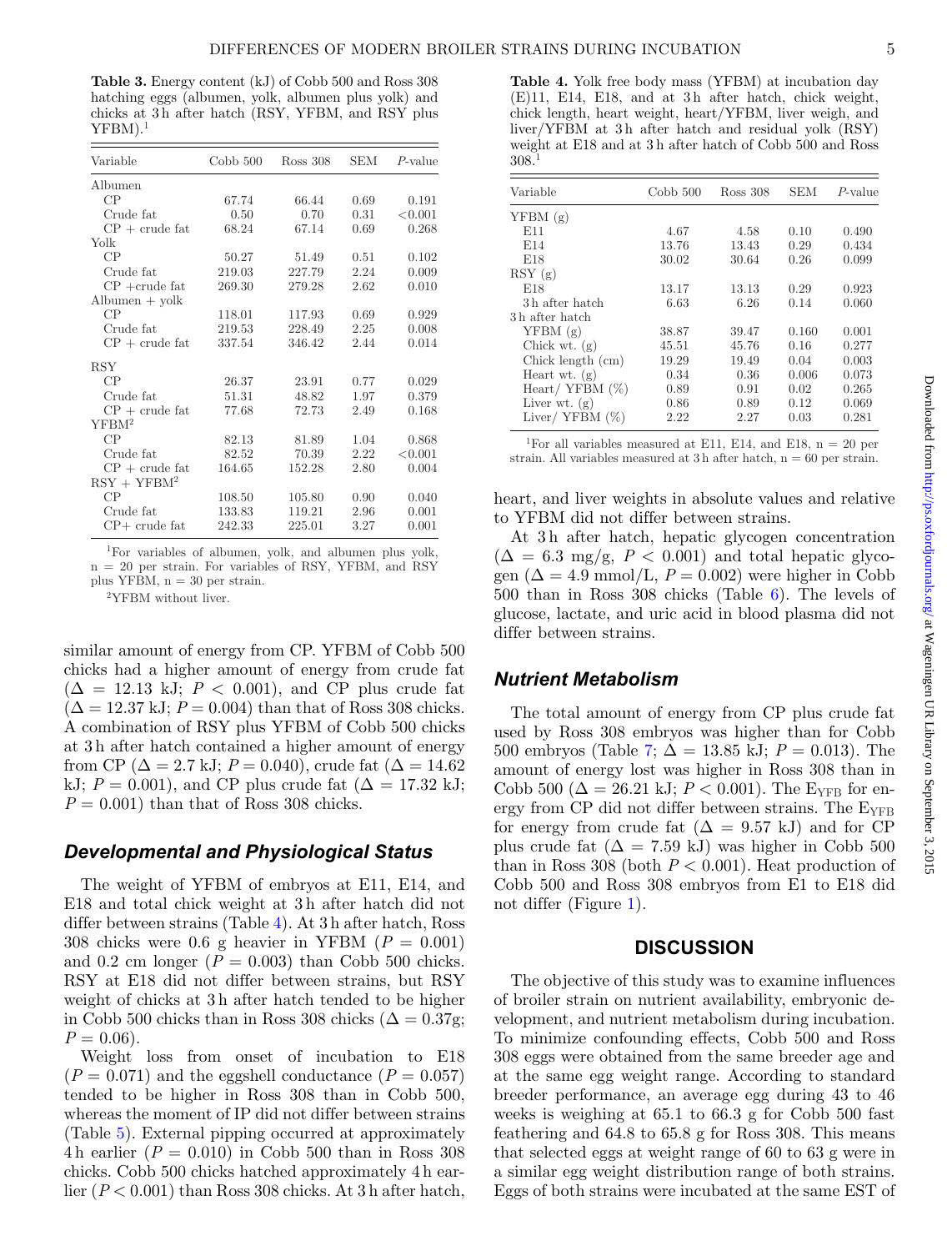<span id="page-5-0"></span>**Table 5.** Weight loss and eggshell conductance at E18 and hatching events of Cobb 500 and Ross 308 eggs.<sup>1</sup>

| Variable                          | Cobb 500 | Ross 308 | <b>SEM</b> | P-value |
|-----------------------------------|----------|----------|------------|---------|
| Weight loss E18 $(\%)$            | 9.78     | 10.08    | 0.12       | 0.071   |
| Eggshell conductance $(mg/h/kPa)$ | 4.34     | 4.48     | 0.05       | 0.057   |
| IP $(h)$                          | 466.43   | 466.65   | 0.61       | 0.798   |
| EP(h)                             | 481.79   | 486.02   | 0.88       | 0.010   |
| Hatch(h)                          | 488.58   | 492.82   | 0.72       | < 0.001 |

<sup>1</sup>For weight loss and eggshell conductance at E18,  $n = 141$  for Cobb 500 and 144 for Ross 308. For variable of hatching events,  $n = 123$  for Cobb 500 and 124 for Ross 308.

<span id="page-5-1"></span>**Table 6.** Total hepatic glycogen (mg), hepatic glycogen concentration  $(mg/g)$ , glucose, lactate, and uric acid in plasma  $(mmol/L)$  of Cobb 500 and Ross 308 chicks at 3 h after hatch.<sup>1</sup>

| Variable                                | Cobb 500 | Ross 308 | <b>SEM</b> | P-value |
|-----------------------------------------|----------|----------|------------|---------|
| Total hepatic glycogen (mg)             | 15.85    | 10.89    | 1.08       | 0.002   |
| Hepatic glycogen concentration $(mg/g)$ | 18.11    | 11.81    | 1.12       | < 0.001 |
| Glucose $(mmol/L)$                      | 9.90     | 10.14    | 0.15       | 0.259   |
| Lactate (mmol/L)                        | 3.12     | 3.14     | 0.13       | 0.918   |
| Uric acid $(\text{mmol/L})$             | 0.18     | 0.17     | 0.01       | 0.358   |

<sup>1</sup>For all variables measured,  $n = 60$  per strain.

<span id="page-5-2"></span>**Table 7.** Energy utilization (kJ), energy lost (kJ), and  $E_{\text{YFB}}$  (%) of Cobb 500 and Ross 308 chicks at 3h after hatch.

| Variable           | Cobb 500 | Ross 308 | SEM  | $P$ -value |
|--------------------|----------|----------|------|------------|
| Energy utilization |          |          |      |            |
| CP                 | 91.63    | 94.01    | 1.09 | 0.131      |
| Crude fat          | 168.21   | 179.67   | 3.21 | 0.16       |
| $CP + crude$ fat   | 259.84   | 273.69   | 3.75 | 0.013      |
| Energy lost        | 95.19    | 121.40   | 4.11 | < 0.001    |
| $E_{\rm VFB}$      |          |          |      |            |
| CP                 | 89.71    | 87.26    | 1.12 | 0.130      |
| Crude fat          | 49.18    | 39.61    | 1.49 | < 0.001    |
| $CP + crude$ fat   | 63.47    | 55.88    | 1.16 | < 0.001    |

<span id="page-5-3"></span><sup>1</sup>For all variables measured,  $n = 20$  per strain.

37.8◦C, which is shown to give optimal embryonic development (Lourens et al., [2005\)](#page-7-3). The results showed that Cobb 500 and Ross 308 differed in nutrient availability, embryonic development, and nutrient metabolism during incubation.

Although eggs were selected at the same egg weight range, the eggs of Ross 308 had a higher energy content compared to Cobb 500. This can be explained by a higher ratio of yolk:albumen in Ross 308 than in Cobb 500 eggs. Egg yolk functions as the main energy source providing approximately 90% of the total energy requirement of an embryo (Noble and Cocchi, [1990\)](#page-8-11), whereas albumen has limited contribution to egg energy availability due to a low DM content and the almost absence of fat (Ar et al., [1987;](#page-7-12) Nangsuay et al.,



**Figure 1.** Heat production (HP; mW/egg) of Cobb 500 and Ross 308 embryos from E1 to E18 (strain  $\times$  incubation day  $P = 0.469$ ).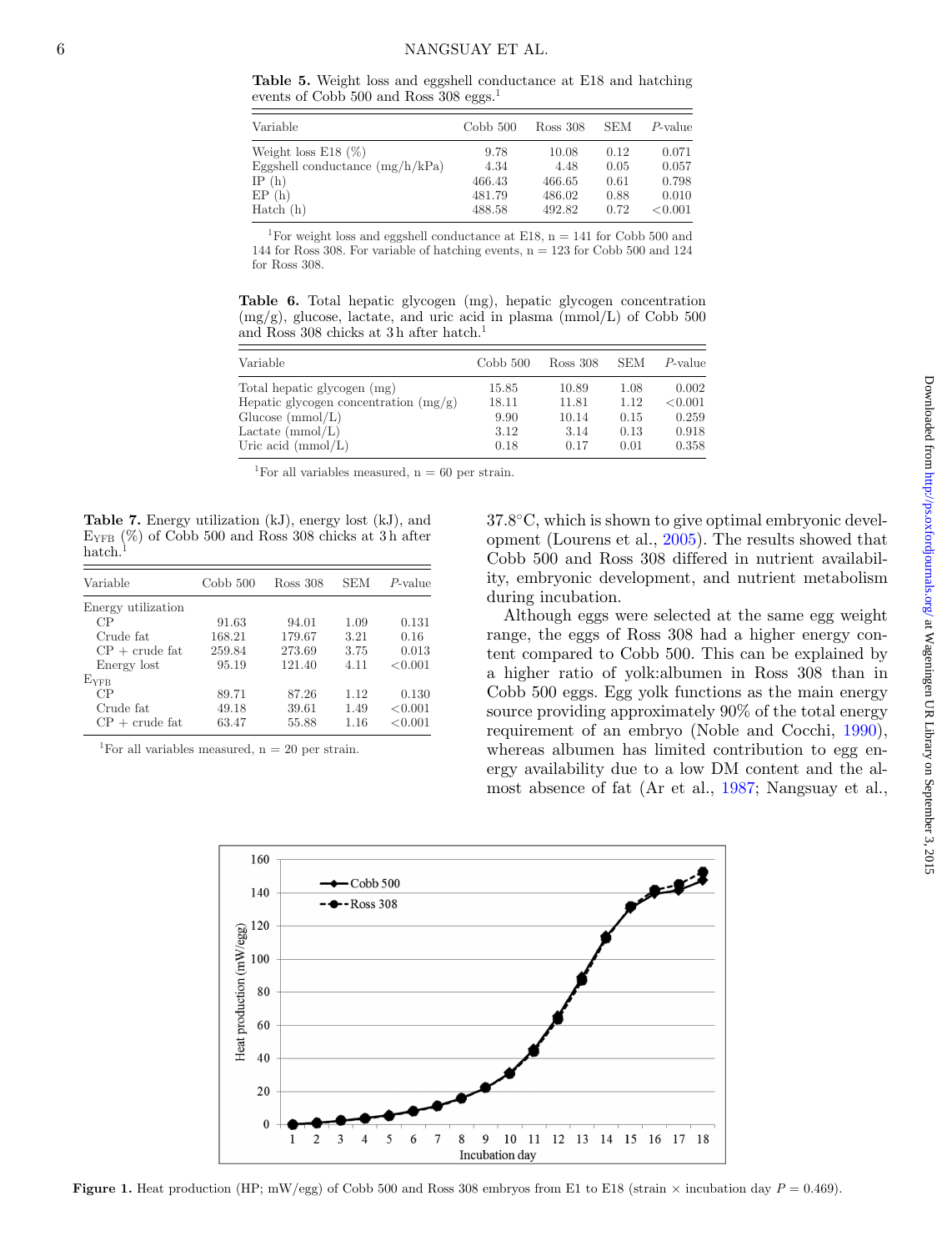[2013\)](#page-8-5). Similar to the results of Nangsuay et al. [\(2013\)](#page-8-5), the present results indicate that the amount of energy in the eggs was determined mainly by the amount of energy in the yolk. The albumen weight was higher in Cobb 500 than in Ross 308, but the amount of energy in the albumen was similar. This was due to a similar amount of DM and CP content in the albumen of both strains. A one gram heavier yolk weight accompanied with a higher amount of DM and crude fat resulted in a higher amount of energy in the yolk of Ross 308 than Cobb 500 eggs. The amount of CP and energy derived from CP in the yolk did not differ between strains. In total, Ross 308 eggs had a higher DM and crude fat and thus a higher energy content than Cobb 500. It can be questioned if the commercial diets for both breeder strains have affected the egg compositions and egg energy content. Peebles et al. [\(2000\)](#page-8-12) demonstrated that there is no effect of the diets containing ME in the ranges at 2,709 to 2,940 kcal/kg and crude fat at 2.26 to 5.28% on the yolk:albumen ratio of broiler breeder eggs of 31 to 47 weeks old hens. Since differences of commercial diets provided for breeders in the current study were minimal, it can be assumed that the nutrient availability for embryos at the start of incubation is influenced by broiler strains. However, we did not know the actual energy intake of the breeders which might have an influence on yolk:albumen ratio (Peebles et al., [2000\)](#page-8-12).

During incubation, Cobb 500 and Ross 308 embryos showed differences in developmental pattern especially at the last stage of incubation. The YFBM at E11 and E14 did not differ, but at E18 Ross 308 embryos tended to have a heavier YFBM than Cobb 500 embryos. This might be caused by differences in growth rate between E14 and E18, where Ross 308 grew approximately 5% faster than Cobb 500. From E18 to hatch, the increase in YFBM was similar for both strains. However, at hatch Ross 308 chicks had a higher YFBM and a longer chick length than Cobb 500 chicks. Our findings are in agreement with Tona et al. [\(2010\)](#page-8-1) who reported a faster development of Ross than Cobb strain during the second week of incubation. Although differences in embryonic development in the current study occurred only during the last stage of incubation, the results indicate an influence of genetic background of broiler strains on developmental pattern during embryonic stages.

During the hatching process, the moments of EP and hatching were approximately 4h earlier in Cobb 500 than in Ross 308, whereas the moment of IP was similar. A tendency of a lower eggshell conductance and egg weight loss at E18 in Cobb 500 than in Ross 308 might have an influence on respiration gas exchanges and consequently the hatching events might be affected. Visschedijk [\(1968\)](#page-8-13) demonstrated that external pipping will be immediately or within a very short time followed by a sudden sharp rise of the total  $O_2$  consumption and  $CO<sub>2</sub>$  production in the air cell. It is possible that after E18 Cobb 500 embryos had to deal with a higher magnitude of insufficient  $O_2$  and an increase of  $CO_2$  than

the embryos of Ross 308. A trigger for an early EP and consequently early hatching of Cobb 500 embryos might occur by a limited supply of  $O_2$  in the air cell. In addition, a higher hepatic glycogen in Cobb 500 than in Ross 308 might play a role in hatching process. It could mean that Cobb 500 embryos have more glycogen storage, which can provide a comparatively greater supply of glucose as energy source for a success of hatching in a shorter time. Our findings are in agreement with Tona et al. [\(2010\)](#page-8-1) who reported approximately 2 h shorter in incubation duration of Cobb than Ross strain.

Cobb 500 and Ross 308 embryos differed in nutrient metabolism during incubation. This was shown in energy utilization, energy lost, and the efficiency of converting energy used to YFBM  $(E_{YFB})$ . However, the observed differences in nutrient metabolism did not result in differences in metabolic blood parameters like glucose, lactate, and uric acid at 3 h after hatch. The differences in embryonic development pattern, nutrient availability, and gaseous exchanges might be reasons for the differences in nutrient metabolism. The available egg nutrients are catabolized and used by the embryos for the purposes of synthesis of new body tissues, maintenance of existing tissues and for muscular activity to sustain embryonic development through hatching (Vleck, [1991\)](#page-8-14). Although we did not measure energy used before hatching, an increase in growth rate of Ross 308 embryos during E14 to E18 might have increased the use of energy for these embryos in this period compared to Cobb 500 embryos. As an increase in energy utilization requires availability of nutrients and gaseous exchange, a higher availability of nutrients in the eggs and a better gaseous exchange due to a thinner egg shell and a tendency of higher conductance might permit Ross 308 embryos to utilize more energy than Cobb 500 embryos. An increase in growth rate and therefore a larger embryo in this period might increase the energy utilization for maintenance as well. After E18, the growth rate was similar for both strains, but the energy utilization was increased at hatch for Ross 308 compared to Cobb 500 chicks, which might be explained by a higher energy requirement for maintenance. At E18 and 3 h after hatch, YFBM was approximately 0.6 g higher for Ross 308 than for Cobb 500. To calculate the requirements for maintenance, we used the maintenance requirements for broilers of 435 kJ/kg/day (CVB, [2010\)](#page-7-13), as maintenance requirements for embryos are not known to the author's knowledge. An expression of maintenance requirement based on direct weight of embryos instead of body weight to the power 0.75 as normally is used for broilers, has been proposed by Vleck et al. [\(1980\)](#page-8-15) and Mortola and Cooney [\(2008\)](#page-8-16). The calculations suggest that the requirement for maintenance of Ross 308 embryos at E18 and at 3 h after hatch was higher than of Cobb 500 embryos in the same period with approximately 260 to 270 Joule per day or 3 mW. These values are in agreement with the observed differences in HP at E18 between Ross 308 and Cobb 500. This might explain at least part of the higher energy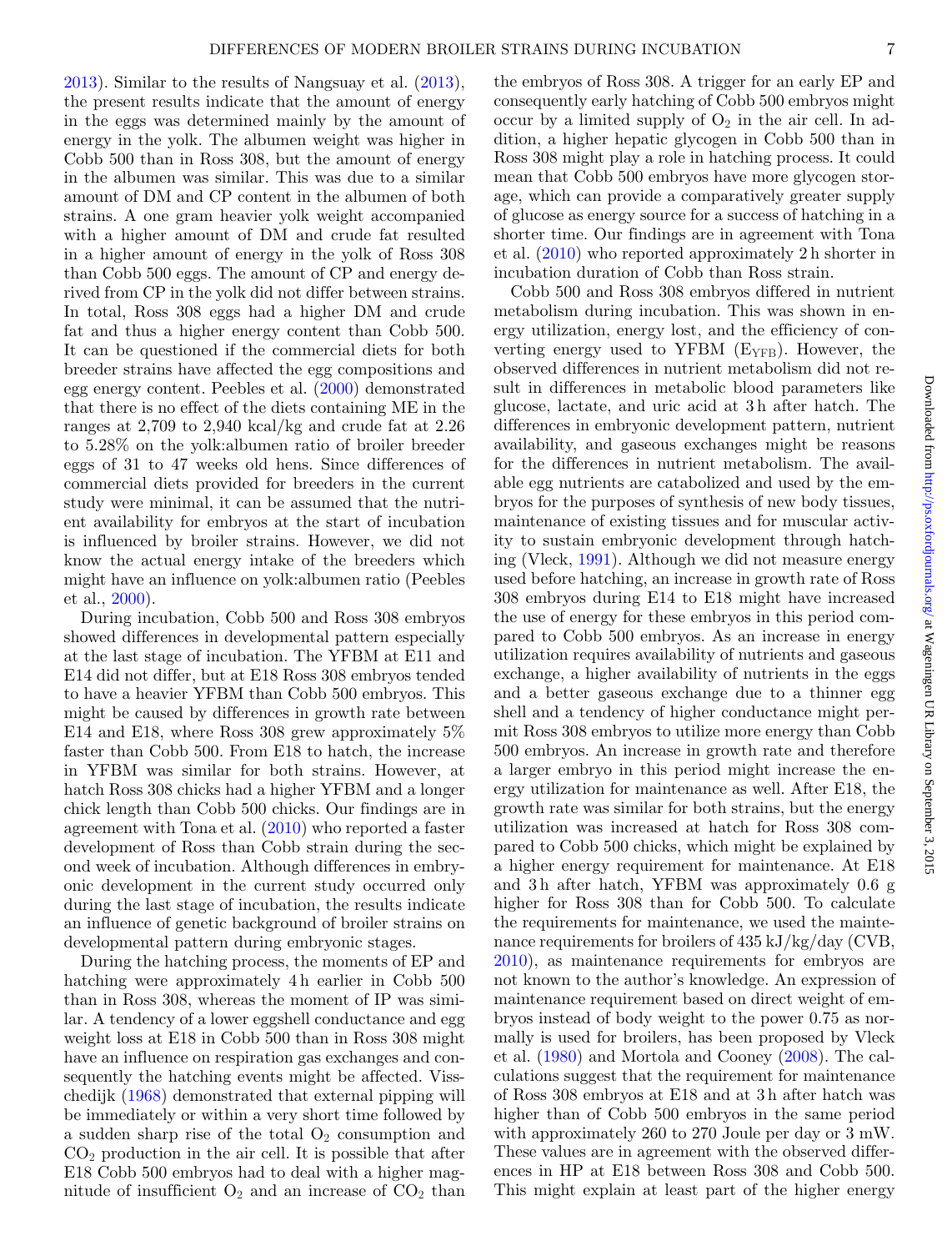usage and numerically higher embryonic HP at E18 for Ross 308 compared to Cobb 500.

From the total amount of energy used, Ross 308 embryo had approximately  $8\%$  lower E<sub>YFB</sub> than Cobb 500 embryos. It is possible that the embryos of both strains have different strategies for nutrient metabolism during the period of reaching limitation of gaseous exchanges or plateau stage. Dietz et al. [\(1998\)](#page-7-14) suggested that during the plateau phase, embryos allocate the available energy in favor for maintenance by decreasing the development, increasing synthesis efficiency, and depressing the formation of glycogen. Cobb 500 embryos had less nutrients available in the eggs than Ross 308 embryos and they might have an earlier limitation of gaseous exchanges during incubation. Tona et al. [\(2010\)](#page-8-1) demonstrated a similar partial pressure of  $CO_2$  ( $pCO_2$ ) and  $O_2$  $(pO_2)$  in the air cell at E18 for Cobb and Ross strains, but at the IP stage the  $pO_2$  was lower, whereas  $pCO_2$ was higher in Cobb than in Ross. Under these conditions, Cobb 500 embryos might have to slow down growth rate and a strategy to use the available resources at high synthesis efficiency might take place. On the other hand, Ross 308 embryos had more nutrients available in the eggs and maybe less limitation in gaseous exchanges during the last stage of incubation. As a result, the embryonic development was able to continue. When the plateau stage is reached, Ross 308 embryos need to allocate more nutrients for maintenance due to a bigger YFBM. Furthermore, the prolonged incubation duration and the expanded time between IP and EP, and IP and hatch of 4 h for Ross 308 than for Cobb 500 might lead to a higher energy requirement for hatching activities. A higher energy lost in Ross 308 than in Cobb 500 could to a certain extent be a reflection of the differences in energy used for maintenance and for hatching activities. In agreement with the proposition of Dietz et al. [\(1998\)](#page-7-14) we found that at 3h after hatch Ross 308 chicks had a lower E<sub>YFB</sub> accompanied with a lower glycogen storage than Cobb 500. As hepatic glycogen levels are one of the indicators for energetic status of the hatchling, the differences of glycogen levels might have an influence on the early growth (Uni et al., [2005\)](#page-8-17). The differences of EYFB demonstrated that embryos of different strains differ in converting energy used to YFB, however the significance for the hatchling in later life needs further research.

Our findings for energy utilization are consistent with Nangsuay et al. [\(2013,](#page-8-5) [2015\)](#page-8-18) who demonstrated that yolk size and the availability of nutrients in the yolk can influence the amount of energy used by the embryos. The same authors proposed that embryonic HP increases with an increase of energy utilization. Although we did find a significant difference in energy lost, we found only a numerically higher HP in Ross 308 from E16 onwards. Although there was no EST control in the studies of Hamidu et al. [\(2007\)](#page-7-5) and Tona et al. [\(2010\)](#page-8-1), the current results of HP show a similar trend as found in those studies.

In conclusion, the current results indicate that genetic background of broiler strains influences embryonic development and nutrient metabolism during incubation. The differences occurred even with an identical EST. Taking into account the influence of genetic background on the results obtained, it can be questioned whether the optimal level of EST will be similar for Ross 308 and Cobb 500.

### **ACKNOWLEDGMENTS**

We would like to acknowledge the financial support provided by Cobb Vantress and Aviagen. The authors thank Rudie Koopmanschap, Wageningen University (Wageningen, the Netherlands) for his assistance on the blood analyses.

#### **REFERENCES**

- <span id="page-7-12"></span>Ar, A., B. Arieli, A. Belinsky, and Y. Yom-Tov. 1987. Energy in avian eggs and hatchlings: Utilization and transfer. J. Exp. Zool. Suppl. 1:151–164.
- <span id="page-7-13"></span>CVB. 2010. Tabellenboek Veevoeding, Augustus 2010. Voedernormen landbouwhuisdieren en voederwaarde veevoeders. CVB-reeks nr. 49. Productschap Diervoeding. Den Haag.
- <span id="page-7-14"></span>Dietz, M. W., M. van Kampen, M. J. M. van Griensven, and S. van Mourik. 1998. Daily energy budgets of avian embryos: The paradox of the plateau phase in egg metabolic rate. Physiol. Zool. 71:147–156.
- <span id="page-7-2"></span>French, N. A. 1997. Modeling incubation temperature: The effect of incubator design, embryonic development, and egg size. Poult. Sci. 76:124–133.
- <span id="page-7-5"></span>Hamidu, J. A., G. M. Fasenko, J. J. R. Feddes, E. E. O'Dea, C. A. Ouellette, M. J. Wineland, and V. L. Christensen. 2007. The effect of broiler breeder genetic strain and parent flock age on egg shell conductance and embryonic metabolism. Poult. Sci. 86:2420–2432.
- <span id="page-7-7"></span>Hill, D. 2001. Chick length uniformity profiles as a field measurement of chick quality? Avian Poult. Biol. Rev. 12:188.
- <span id="page-7-11"></span>International System of Units. 1998. BIPM, Pavillon de Breteuil, F-92312 SeAvres Cedex. `
- <span id="page-7-10"></span>ISO. 1999. ISO 6492. Animal feeding stuffs. Determination of fat content. International Organization for Standardization, Geneva, Switzerland.
- <span id="page-7-8"></span>ISO. 1999. ISO 6496. Animal feeding stuffs. Determination of moisture and other volatile matter content. International Organization for Standardization, Geneva, Switzerland.
- <span id="page-7-9"></span>ISO. 2005. ISO 5983. Animal feeding stuffs. Determination of nitrogen content and calculation of crude protein content. Kjeldahl method. International Organization for Standardization, Geneva, Switzerland.
- <span id="page-7-4"></span>Joseph, N. S., and E. T. Moran, Jr. 2005. Characteristics of eggs, embryos, and chicks from broiler breeder hens selected for growth or meat yield. J. Appl. Poult. Res. 14:275–280.
- <span id="page-7-3"></span>Lourens, A., H. van den Brand, R. Meijerhof, and B. Kemp. 2005. Effect of eggshell temperature during incubation on embryo development, hatchability and post-hatch development. Poult. Sci. 84:914–920.
- <span id="page-7-6"></span>Lourens, A., R. Molenaar, H. van den Brand, M. J. W. Heetkamp, R. Meijerhof, and B. Kemp. 2006. Effect of egg size on heat production and the transition of energy from egg to hatchling. Poult. Sci. 85:770–776.
- <span id="page-7-0"></span>Marcato, S., N. K. Sakomura, D. Munaro, J. B. Fernandes, I. Kawauchi, and M. Bonato. 2008. Growth and body nutrient deposition of two broiler's commercial genetic lines. Braz. J. Poult. Sci. 10:117–123.
- <span id="page-7-1"></span>Meijerhof, R., and G. van Beek. 1993. Mathematical modelling of temperature and moisture loss of hatching eggs. J. Theor. Biol. 165:27–41.